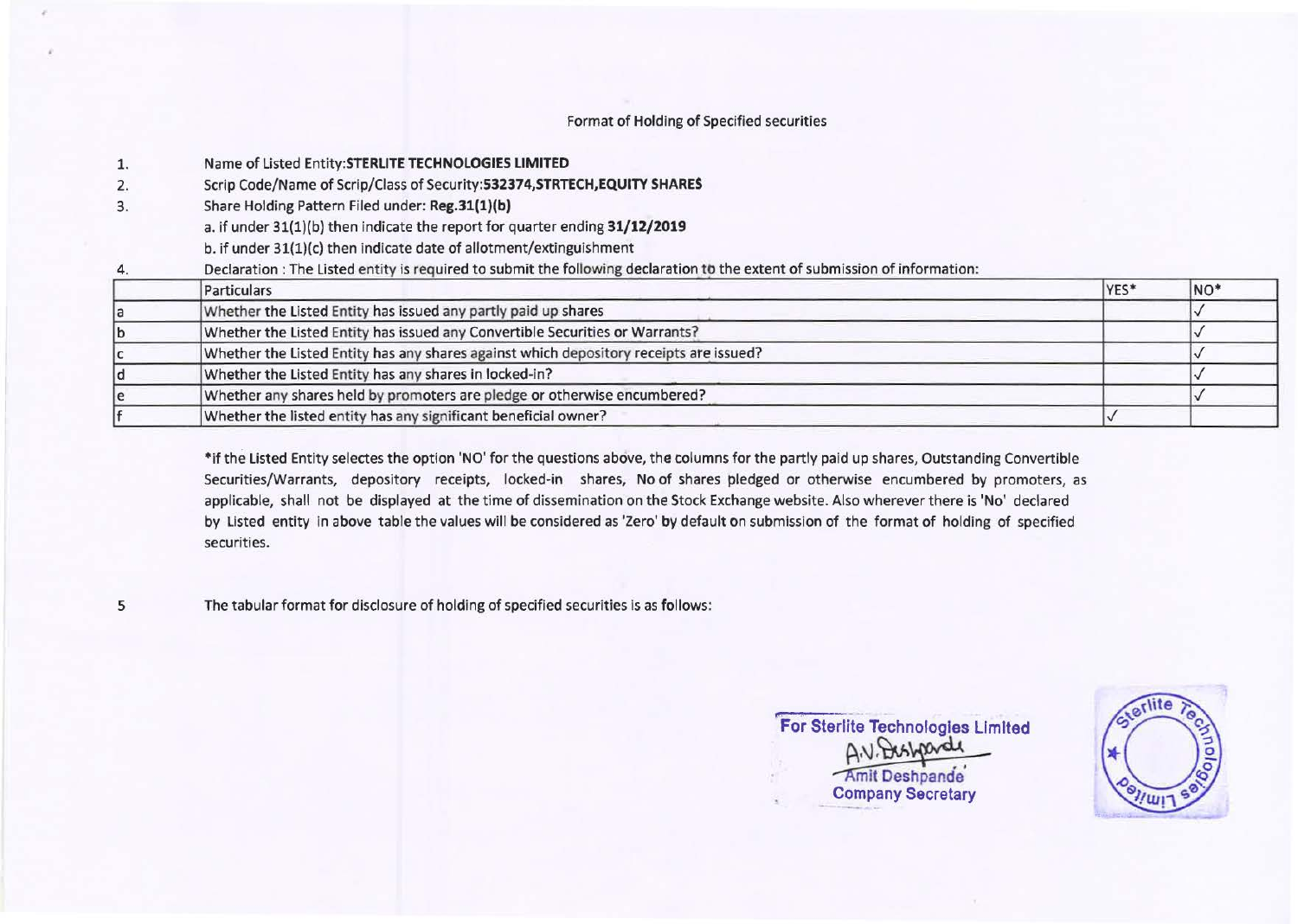#### Table I - Summary Statement holding of specified securities

| Category | Category of Shareholder        | No of<br>Shareholders | No of fully paid up equity shares<br>held | paid-up equity   Underlying<br>shares held | No of Partly No of Shares<br>Depository<br>Receipts | <b>Total No of Shares</b><br>Held (VII) $=$<br>$(IV) + (VI) + (VI)$ | as a % of total<br>no of shares<br>(As a % of<br>$(A+B+C2))$ | Shareholding Number of Voting Rights held in each class of securities |         |           |                              | No of Shares<br>Underlying<br>Outstanding<br>converttible<br>securities | Shareholding Number of<br>25.1%<br>assuming full<br>conversion of<br>convertible | Locked in Shares |                                                 | Number of<br>Shares pledged<br>or otherwise<br>encumbered |                                      | Number of<br>equity shares<br>held in<br>dematerialized<br>form |
|----------|--------------------------------|-----------------------|-------------------------------------------|--------------------------------------------|-----------------------------------------------------|---------------------------------------------------------------------|--------------------------------------------------------------|-----------------------------------------------------------------------|---------|-----------|------------------------------|-------------------------------------------------------------------------|----------------------------------------------------------------------------------|------------------|-------------------------------------------------|-----------------------------------------------------------|--------------------------------------|-----------------------------------------------------------------|
|          |                                |                       |                                           |                                            |                                                     |                                                                     |                                                              | No of Voting Rights                                                   |         |           | Totel as a % of<br>$(A+B+C)$ | (Including<br>Warrants)                                                 | Securities (as a No.<br>percentage of<br>diluted share<br>capital)               |                  | As a % No.<br>of total<br><b>Shares</b><br>held |                                                           | As a %<br>of total<br>Shares<br>held |                                                                 |
|          |                                |                       |                                           |                                            |                                                     |                                                                     |                                                              | Class X                                                               | Class Y | Total     |                              |                                                                         |                                                                                  |                  |                                                 |                                                           |                                      |                                                                 |
|          | (11)                           | (III)                 | (IV)                                      | (N)                                        | (VI)                                                | TVM                                                                 | (VIII)                                                       |                                                                       |         | 18X3      |                              | $\infty$                                                                | (20)                                                                             |                  | EXHI                                            |                                                           | <b>CK3101</b>                        | [XY]                                                            |
| ٤A١      | Promoter & Promoter Group      | 10                    | 216664221                                 |                                            |                                                     | 216664221                                                           | 53.65                                                        | 216664221                                                             |         | 216664221 | 53.65                        |                                                                         | 53.65                                                                            |                  | 0.00                                            |                                                           | 0.00                                 | 216664221                                                       |
|          | Public                         | 200327                | 187215996                                 |                                            |                                                     | 187215996                                                           | 46.35                                                        | 187215996                                                             |         | 187215996 | 46.35                        |                                                                         | 46.35                                                                            |                  | 0.00                                            | <b>NA</b>                                                 | NA                                   | 184207847                                                       |
|          | Non Promoter-Non Public        |                       |                                           |                                            |                                                     |                                                                     |                                                              |                                                                       |         |           |                              |                                                                         |                                                                                  |                  |                                                 |                                                           |                                      |                                                                 |
| (C1)     | Shares underlying DRs          |                       |                                           |                                            |                                                     |                                                                     | <b>NA</b>                                                    |                                                                       |         |           | 0.00                         |                                                                         | NA                                                                               |                  | 0.00                                            | <b>NA</b>                                                 | <b>NA</b>                            |                                                                 |
| (C2)     | Shares held by Employes Trusts |                       |                                           |                                            |                                                     |                                                                     | 0.00                                                         |                                                                       |         |           | 0.00                         |                                                                         | 0.00                                                                             |                  | 0.00                                            | <b>NA</b>                                                 | N/                                   |                                                                 |
|          | Total:                         | 200338                | 403880217                                 |                                            |                                                     | 403880217                                                           | 100.00                                                       | 403880217                                                             |         | 403880217 | 100.00                       |                                                                         | 100.00                                                                           |                  | 0.00                                            |                                                           | 0.00                                 | 400872068                                                       |

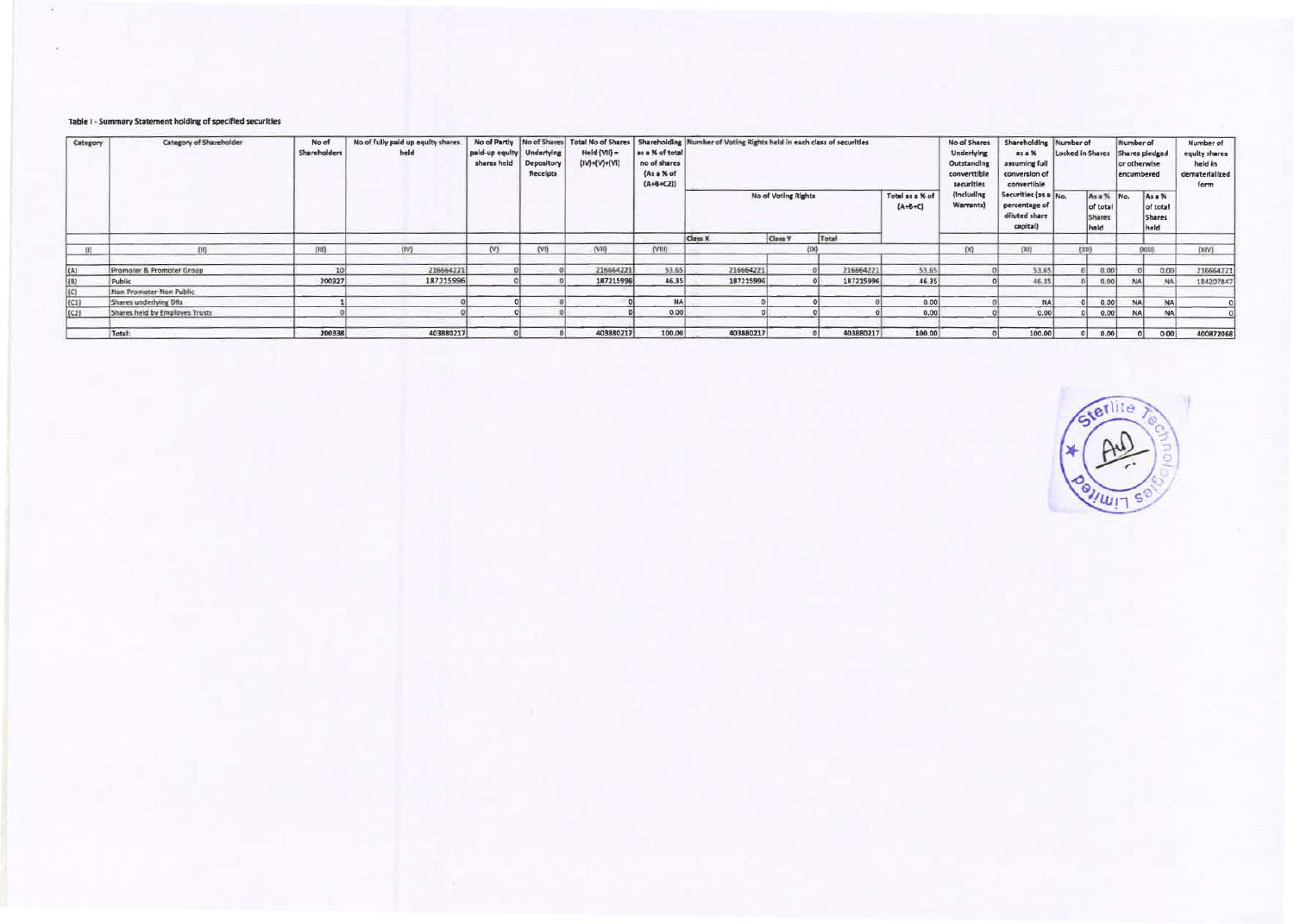## **Table** II - **Statement showing shareholding pattern of the Promoter and Promoter Group**

| Categor<br><b>Y</b> |                                                              | Category & Name of the Shareholder | PAN             | No of<br>Shareh<br>olders | No of fully paid<br>up equity shares<br>held | No of Partly<br>paid-up<br>equity shares<br>held | No of<br>Shares<br>Underlying<br>Depository<br>Receipts | <b>Total No of</b><br><b>Shares Held</b><br>$(IV+V+VI)$ | as a % of<br>total no of<br>shares<br>(calculated<br>as per SCRR<br>1957 (VIII) As | Shareholding Number of Voting Rights held in each class of<br>securities |                 |                            | No of<br><b>Shares</b><br>Underlying<br>Outstandin | Shareholding<br>asa%<br>assuming full<br>conversion of<br>convertible<br>converttible Securities (as a | Number of Locked in<br><b>Shares</b> |                                     | <b>Number of Shares</b><br>pledged or otherwise<br>encumbered |                                   | Number of<br>equity shares<br>held in<br>dematerialize<br>d form |  |
|---------------------|--------------------------------------------------------------|------------------------------------|-----------------|---------------------------|----------------------------------------------|--------------------------------------------------|---------------------------------------------------------|---------------------------------------------------------|------------------------------------------------------------------------------------|--------------------------------------------------------------------------|-----------------|----------------------------|----------------------------------------------------|--------------------------------------------------------------------------------------------------------|--------------------------------------|-------------------------------------|---------------------------------------------------------------|-----------------------------------|------------------------------------------------------------------|--|
|                     |                                                              |                                    |                 |                           |                                              |                                                  |                                                         | a % of<br>$(A+B+C2$                                     | No of Voting Rights                                                                |                                                                          |                 | Total as a %<br>of (A+B+C) | securities<br>(Including<br>Warrants)              | percentage of<br>diluted share<br>capital)                                                             | No.                                  | As a % of<br>total<br><b>Shares</b> | No.                                                           | As a % of<br>total Shares<br>held |                                                                  |  |
|                     |                                                              |                                    |                 |                           |                                              |                                                  |                                                         |                                                         | Class X                                                                            | <b>Class</b>                                                             | Total           |                            |                                                    | $(VIII)+(X)$ As a<br>% of (A+B+C2)                                                                     |                                      | held                                |                                                               |                                   |                                                                  |  |
|                     | $\mathbf{m}$                                                 | (H)                                | (III)           | (IV)                      | (v)                                          | (VI)                                             | [V1]                                                    | (VIII)                                                  |                                                                                    |                                                                          | (1)             |                            |                                                    | (XI)                                                                                                   | [X]                                  |                                     | (X  1)                                                        |                                   | (XIV)                                                            |  |
| (1)                 | Indian                                                       |                                    |                 |                           |                                              |                                                  |                                                         |                                                         |                                                                                    |                                                                          |                 |                            |                                                    |                                                                                                        |                                      |                                     |                                                               |                                   |                                                                  |  |
| (a)                 | Individuals/Hindu undivided Family                           |                                    | $\mathbf{z}$    | 2497076                   | $\Omega$                                     |                                                  | 2497076                                                 | 0.62                                                    | 2497076                                                                            | oi                                                                       | 2497076         | 0.62                       | 0                                                  | 0.62                                                                                                   | $\Omega$                             | 0.00                                |                                                               | 0.00<br>$\Omega$                  | 2497076                                                          |  |
|                     | JYOTI AGARWAL                                                | ACNPA0781H                         |                 | 63000                     |                                              |                                                  | 63000                                                   | 0.02                                                    | 63000                                                                              |                                                                          | 63000           | 0.02                       | $\circ$                                            | 0.02                                                                                                   |                                      | 0.00                                |                                                               | $\Omega$<br>0.00                  | 63000                                                            |  |
|                     | NAVIN KUMAR AGARWAL                                          | ACTPA4140J                         |                 | 286945                    | $\Omega$                                     | ۵ł                                               | 286945                                                  | 0.07                                                    | 286945                                                                             | $\Omega$                                                                 | 286945          | 0.07                       | $\circ$                                            | 0.07                                                                                                   | $\Omega$                             | 0.00                                |                                                               | 0 <br>0.00                        | 286945                                                           |  |
|                     | <b>PRAVIN AGARWAL</b>                                        | ADCPA9816F                         |                 | 1186750                   |                                              |                                                  | 1186750                                                 | 0.29                                                    | 1186750                                                                            | $\Omega$                                                                 | 1186750         | 0.29                       | $\Omega$                                           | 0.29                                                                                                   |                                      | 0.00                                |                                                               | $\Omega$<br>0.00                  | 1186750                                                          |  |
|                     | <b>PRATIK PRAVIN AGARWAL</b>                                 | <b>ADYPA7745D</b>                  |                 | 118340                    |                                              |                                                  | 118340                                                  | 0.03                                                    | 118340                                                                             | $\Omega$                                                                 | 118340          | 0.03                       | $\mathfrak{g}$                                     | 0.03                                                                                                   |                                      | 0.00                                |                                                               | $\Omega$<br>0.00                  | 118340                                                           |  |
|                     | <b>ANKIT AGARWAL</b>                                         | AFMPA0622D                         |                 | 805041                    | $\Omega$                                     | n.                                               | 805041                                                  | 0.20                                                    | 805041                                                                             | $\Omega$                                                                 | 805041          | 0.20                       | $\Omega$                                           | 0.20                                                                                                   |                                      | 0.00                                |                                                               | $\Omega$<br>0.00                  | 805041                                                           |  |
|                     | <b>RUCHIRA AGARWAL</b>                                       | AFTPA1818A                         |                 | 16000                     |                                              |                                                  | 16000                                                   | 0.00                                                    | 16000                                                                              |                                                                          | 16000           | 0.00                       | $\Omega$                                           | 0.00                                                                                                   | $\Omega$                             | 0.00                                |                                                               | 0 <sup>1</sup><br>0.00            | 16000                                                            |  |
|                     | <b>SONAKSHI AGARWAL</b>                                      | ANVPK0338F                         |                 | 21000                     |                                              | ۵l                                               | 21000                                                   | 0.01                                                    | 21000                                                                              | D <sub>1</sub>                                                           | 21000           | 0.01                       | $\Omega$                                           | 0.01                                                                                                   | $\Omega$                             | 0.00                                |                                                               | $\Omega$<br>0.00                  | 21000                                                            |  |
| (b)                 | Central Government/State Government(s)                       |                                    | $\Omega$        |                           |                                              |                                                  |                                                         | 0.00                                                    | $\Omega$                                                                           | $\Omega$                                                                 | $\Omega$        | 0.00                       | $\circ$                                            | 0.00                                                                                                   |                                      | 0.00                                |                                                               | 0.00<br>$\Omega$                  | $\Omega$                                                         |  |
| (c)                 | <b>Financial Institutions/Banks</b>                          |                                    | $\Omega$        |                           |                                              |                                                  |                                                         | 0.00                                                    | $\Omega$                                                                           |                                                                          | $\Omega$        | 0.00                       | $\Omega$                                           | 0.00                                                                                                   |                                      | 0.00                                |                                                               | 0.00<br>$\Omega$                  | $\Omega$                                                         |  |
| (d)                 | Any Other                                                    |                                    | $\overline{2}$  | 4764395                   | $\Omega$                                     | οł                                               | 4764395                                                 | 1.18                                                    | 4764395                                                                            |                                                                          | 4764395         | 1.18                       | $\Omega$                                           | 1.18                                                                                                   |                                      | 0.00                                |                                                               | 0 <sup>1</sup><br>0.00            | 4764395                                                          |  |
|                     | Vedanta Limited                                              | AACCS7101B                         |                 | 4764295                   |                                              | n١                                               | 4764295                                                 | 1.18                                                    | 4764295                                                                            |                                                                          | 4764295         | 1.18                       | $\Omega$                                           | 1.18                                                                                                   |                                      | 0.00                                |                                                               | 0.00<br>$\Omega$                  | 4764295                                                          |  |
|                     | Pravin Agarwal Family Trust                                  | AADTP2845D                         |                 | 100                       | $\Omega$                                     |                                                  | 100                                                     | 0.00                                                    | 100                                                                                |                                                                          | 100             | 0.00                       | $\Omega$                                           | 0.00                                                                                                   |                                      | 0.00                                |                                                               | $\theta$<br>0.00                  | 100                                                              |  |
|                     | Sub-Total (A)(1)                                             |                                    |                 | 7261471                   |                                              |                                                  | 7261471                                                 | 1.80                                                    | 7261471                                                                            |                                                                          | 7261471         | 1.80                       | $\Omega$                                           | 1.80                                                                                                   | $\Omega$                             | 0.00                                |                                                               | $\Omega$<br>0.00                  | 726147                                                           |  |
| (2)                 | Foreign                                                      |                                    |                 |                           |                                              |                                                  |                                                         | 0.00                                                    |                                                                                    |                                                                          |                 |                            |                                                    |                                                                                                        |                                      |                                     |                                                               |                                   |                                                                  |  |
| (a)                 | Individuals (Non-Resident Individuals/Foreign Individuals    |                                    | $\Omega$        | $\Omega$                  |                                              |                                                  | $\Omega$                                                | 0.00                                                    | 0 <sup>1</sup>                                                                     |                                                                          | $\Omega$        | 0.00                       | ۰ol                                                | 0.00                                                                                                   | $\Omega$                             | 0.00                                |                                                               | 0.00<br>$\sigma$                  | $\Omega$                                                         |  |
| (b)                 | Government                                                   |                                    | $\Omega$        | $\Omega$                  |                                              | nl                                               |                                                         | 0.00                                                    | $\Omega$                                                                           | $\Omega$                                                                 | $\Omega$        | 0.00                       | $\Omega$                                           | 0.00                                                                                                   | $\Omega$                             | 0.00                                |                                                               | 0.00<br>$\Omega$                  | ol                                                               |  |
| (c)                 | Institutions                                                 |                                    | $\Omega$        | $\Omega$                  |                                              | ni                                               |                                                         | 0.00                                                    | $\Omega$                                                                           |                                                                          |                 | 0.00                       | $\Omega$                                           | 0.00                                                                                                   |                                      | 0.00                                |                                                               | 0.00<br>$\Omega$                  | $\Omega$                                                         |  |
|                     |                                                              |                                    |                 |                           |                                              |                                                  |                                                         | 0.00                                                    |                                                                                    |                                                                          |                 |                            |                                                    |                                                                                                        |                                      |                                     |                                                               |                                   |                                                                  |  |
| (d)                 | Foreign Portfolio Investor                                   |                                    | $\Omega$        | ni                        | $\Omega$                                     |                                                  |                                                         | 0.00                                                    | ol                                                                                 | $\Omega$                                                                 | $\Omega$        | 0.00                       | $\Omega$                                           | 0.00                                                                                                   |                                      | 0.00                                |                                                               | 0.00<br>$\Omega$                  |                                                                  |  |
|                     |                                                              |                                    |                 |                           |                                              |                                                  |                                                         | 0.00                                                    |                                                                                    |                                                                          |                 |                            |                                                    |                                                                                                        |                                      |                                     |                                                               |                                   |                                                                  |  |
| (e)                 | Any Other                                                    |                                    |                 | 209402750                 | $\Omega$                                     |                                                  | 209402750                                               | 51.85                                                   | 209402750                                                                          |                                                                          | 209402750<br>D1 | 51.85                      | ol                                                 | 51.85                                                                                                  | $\Omega$                             | 0.00                                |                                                               | 0.00<br>$\Omega$                  | 209402750                                                        |  |
|                     |                                                              |                                    |                 |                           |                                              |                                                  |                                                         | 0.00                                                    |                                                                                    |                                                                          |                 |                            |                                                    |                                                                                                        |                                      |                                     |                                                               |                                   |                                                                  |  |
|                     | TWIN STAR OVERSEAS LTD                                       | AACCT6021D                         |                 | 209402750                 |                                              |                                                  | 209402750                                               | 51.85                                                   | 209402750                                                                          |                                                                          | 209402750       | 51.85                      | 0 <sup>1</sup>                                     | 51.85                                                                                                  | $\Omega$                             | 0.00                                |                                                               | 0 <br>0.00                        | 209402750                                                        |  |
|                     | Sub-Total (A)(2)                                             |                                    |                 | 209402750                 |                                              |                                                  | 209402750                                               | 51.85                                                   | 209402750                                                                          |                                                                          | 209402750       | 51.85                      | $\Omega$                                           | 51.85                                                                                                  |                                      | 0.00                                |                                                               | 0.00<br><sub>0</sub>              | 209402750                                                        |  |
|                     | Total Shareholding of Promoter and Promoter Group [A]=(A)[1] |                                    | 10 <sup>1</sup> | 216664221                 |                                              |                                                  | 216664221                                               | 53.65                                                   | 216664221                                                                          |                                                                          | 216664221<br>٥I | 53.65                      | $\Omega$                                           | 53.65                                                                                                  | $\Omega$                             | 0.00                                |                                                               | $\Omega$<br>0.00                  | 216664221                                                        |  |

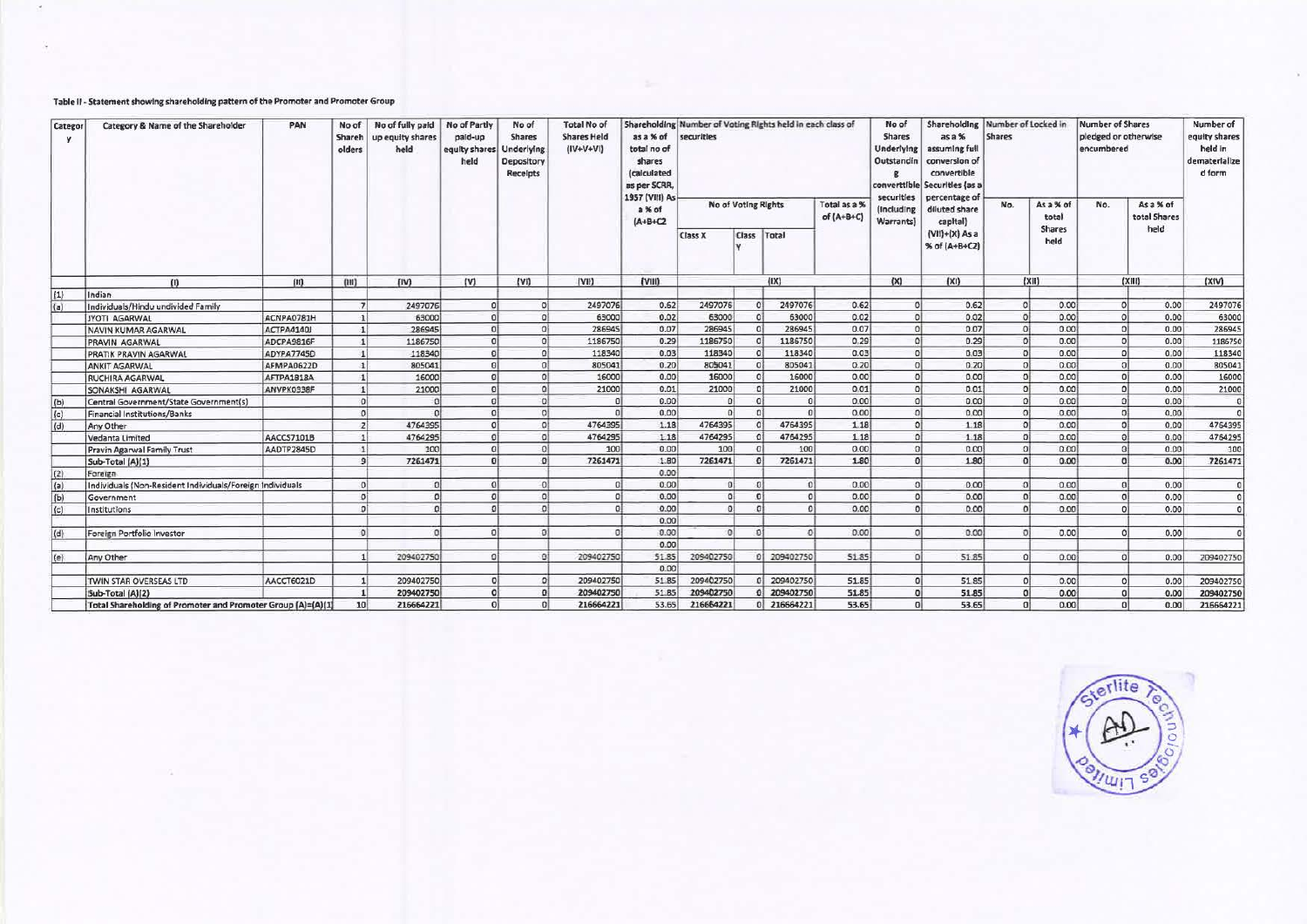## Table III - Statement showing shareholding pattern of the Public shareholder

G.

| Categ<br>ory | Category & Name of the Shareholder                                                           | PAN        | No of<br>Sharehol<br>ders | No of fully<br>paid up<br>equity<br>shares held | No of<br>Partly paid<br>up equity<br>shares<br>held | No of<br><b>Shares</b><br><b>Underlyl</b><br>ng<br><b>Deposito</b> | <b>Total No of</b><br><b>Shares Held</b><br>$[IV+V+VI]$ | ding as a<br>% of total<br>no of<br>shares<br>$(A+B+C2)$ | Sharehol Number of Voting Rights held in each class of<br>securities |                 |                |           |                                 | No of Shares<br><b>Underlying</b><br>Outstanding<br>converttible<br>securities | Shareholding Number of Locked<br>as a %<br>assuming full<br>onversion of:<br>convertible<br><b>Securities (as</b> | In Shares |                                         | pledged or<br>otherwise | <b>Number of Shares</b><br>encumbered | Number of<br>equity shares<br>held in<br>dematerialize<br>d form |
|--------------|----------------------------------------------------------------------------------------------|------------|---------------------------|-------------------------------------------------|-----------------------------------------------------|--------------------------------------------------------------------|---------------------------------------------------------|----------------------------------------------------------|----------------------------------------------------------------------|-----------------|----------------|-----------|---------------------------------|--------------------------------------------------------------------------------|-------------------------------------------------------------------------------------------------------------------|-----------|-----------------------------------------|-------------------------|---------------------------------------|------------------------------------------------------------------|
|              |                                                                                              |            |                           |                                                 |                                                     | ry<br><b>Receipts</b>                                              |                                                         |                                                          | <b>No of Voting Rights</b>                                           |                 |                |           | Total as a<br>% of<br>$(A+B+C)$ | <i>(Including</i><br>Warrants)                                                 | percentage No.<br>of diluted<br>share capital)                                                                    |           | As a % of No.<br>total<br><b>Shares</b> |                         | As a % of<br>total<br><b>Shares</b>   |                                                                  |
|              |                                                                                              |            |                           |                                                 |                                                     |                                                                    |                                                         |                                                          | <b>Class X</b>                                                       | Class Y   Total |                |           |                                 |                                                                                |                                                                                                                   |           |                                         |                         |                                       |                                                                  |
|              | (1)                                                                                          | (11)       | (III)                     | (IV)                                            | $(\mathsf{W})$                                      | (VI)                                                               | (VII)                                                   | (VIII)                                                   |                                                                      |                 | (X1)           |           |                                 | (X)                                                                            | (X1)                                                                                                              |           | (X  )                                   |                         | (XIII)                                | (XIN)                                                            |
| (1)          | Institutions                                                                                 |            |                           |                                                 |                                                     |                                                                    |                                                         |                                                          |                                                                      |                 |                |           |                                 |                                                                                |                                                                                                                   |           |                                         |                         |                                       |                                                                  |
| (a)          | Mutual Funds                                                                                 |            |                           | 18777109                                        | $\Omega$                                            | ol                                                                 | 18777109                                                | 4.65                                                     | 18777109                                                             |                 | $\Omega$       | 18777109  | 4.65                            | ol                                                                             | 4.65                                                                                                              |           | $\Omega$                                | $0.00$ NA               | <b>NA</b>                             | 18777109                                                         |
|              | <b>DSP SMALL CAP FUND</b>                                                                    | AAAJD0430B |                           | 8981059                                         | $\Omega$                                            | ol                                                                 | 8981059                                                 | 2.22                                                     | 8981059                                                              |                 | $\sigma$       | 8981059   | 2.22                            | $\Omega$                                                                       | 2.22                                                                                                              |           |                                         | 0.00 NA                 | <b>NA</b>                             | 8981059                                                          |
|              | ADITYA BIRLA SUN LIFE TRUSTEE PRIVATE LIMITED<br>A/CADITYA BIRLA SUN LIFE DIGITAL INDIA FUND | AAATB0102C |                           | 4910295                                         |                                                     | n                                                                  | 4910295                                                 | 1.22                                                     | 4910295                                                              |                 | $\Omega$       | 4910295   | 1.22                            | $\Omega$                                                                       | 1.22                                                                                                              |           |                                         | $0.00$ NA               | <b>NA</b>                             | 4910295                                                          |
|              | RELIANCE CAPITAL TRUSTEE CO LTD-A/C RELIANCE ETF<br>NIFTY MIDCAP 150 ETF                     | AAATROO9OB |                           | 4790224                                         | $\Omega$                                            | $\Omega$                                                           | 4790224                                                 | 1.19                                                     | 4790224                                                              |                 | $\Omega$       | 4790224   | 1.19                            | $\Omega$                                                                       | 1.19                                                                                                              |           |                                         | $0.00$ NA               | NA                                    | 4790224                                                          |
| (b)          | Venture Capital Funds                                                                        |            | ol                        |                                                 | ol                                                  | $\Omega$                                                           | $\Omega$                                                | 0.00                                                     | $\Omega$                                                             |                 | $\Omega$       | $\Omega$  | 0.00                            | 0                                                                              | 0.00                                                                                                              |           | $\Omega$                                | $0.00$ NA               | <b>NA</b>                             | $\alpha$                                                         |
| (c)          | Alternate Investment Funds                                                                   |            | 2                         | 86000                                           | 0                                                   | $\Omega$                                                           | 86000                                                   | 0.02                                                     | 86000                                                                |                 | 0              | 86000     | 0.02                            | $\Omega$                                                                       | 0.02                                                                                                              |           | $\Omega$                                | $0.00$ NA               | <b>NA</b>                             | 86000                                                            |
| (d)          | Foreign Venture Capital Investors                                                            |            | 0                         |                                                 | 0 <sup>1</sup>                                      | $\Omega$                                                           |                                                         | 0.00                                                     | $\Omega$                                                             |                 | $\circ$        | $\Omega$  | 0.00                            | 0                                                                              | 0.00                                                                                                              |           | $\Omega$                                | $0.00$ NA               | <b>NA</b>                             | $\Omega$                                                         |
| (e)          | Foreign Portfolio Investors                                                                  |            | 98                        | 19956810                                        | $\circ$                                             | 0                                                                  | 19956810                                                | 4.94                                                     | 19956810                                                             |                 | $\circ$        | 19956810  | 4.94                            | 0                                                                              | 4.94                                                                                                              |           | $\Omega$                                | $0.00$ NA               | NA                                    | 19956810                                                         |
| (f)          | Financial Institutions/Banks                                                                 |            | 21                        | 610190                                          | $\Omega$                                            | $\Omega$                                                           | 610190                                                  | 0.15                                                     | 610190                                                               |                 | $\Omega$       | 610190    | 0.15                            | 0                                                                              | 0.15                                                                                                              |           |                                         | 0.00 NA                 | NA                                    | 607660                                                           |
| (g)          | Insurance Companies                                                                          |            | 3                         | 5221535                                         | 0 <sup>1</sup>                                      | $\Omega$                                                           | 5221535                                                 | 1.29                                                     | 5221535                                                              |                 | $\Omega$       | 5221535   | 1.29                            | $\Omega$                                                                       | 1.29                                                                                                              |           |                                         | $0.00$ NA               | NA                                    | 5221535                                                          |
|              | LIFE INSURANCE CORPORATION OF INDIA                                                          | AAACL0582H | 1                         | 4700697                                         | $\Omega$                                            | $\alpha$                                                           | 4700697                                                 | 1.16                                                     | 4700697                                                              |                 | $\Omega$       | 4700697   | 1.17                            | $\Omega$                                                                       | 1.17                                                                                                              |           |                                         | 0.00 NA                 | <b>NA</b>                             | 4700697                                                          |
| (h)          | Provident Funds/Pension Funds                                                                |            | $\Omega$                  |                                                 | $\Omega$                                            | $\overline{0}$                                                     | n                                                       | 0.00                                                     | $\Omega$                                                             |                 | $\Omega$       | n         | 0.00                            | $\circ$                                                                        | 0.00                                                                                                              |           | $\Omega$                                | $0.00$ NA               | <b>NA</b>                             | $\Omega$                                                         |
| (i)          | Any Other                                                                                    |            |                           |                                                 |                                                     |                                                                    |                                                         | 0.00                                                     |                                                                      |                 |                |           |                                 |                                                                                |                                                                                                                   |           |                                         |                         |                                       |                                                                  |
|              | Sub Total (B)(1)                                                                             |            | 133                       | 44651644                                        | $\mathbf{0}$                                        | $\mathbf{0}$                                                       | 44651644                                                | 11.06                                                    | 44651644                                                             |                 | $\Omega$       | 44651644  | 11.06                           | $\theta$                                                                       | 11.06                                                                                                             |           | $\Omega$                                | 0.00 NA                 | <b>NA</b>                             | 44649114                                                         |
| (2)          | Central Government/State Government(s)/President of India                                    |            | 11                        | 500                                             | 0                                                   | $\overline{0}$                                                     | 500                                                     | 0.00                                                     | 500                                                                  |                 | $\Omega$       | 500       | 0.00                            | 0                                                                              | 0.00                                                                                                              |           | $\Omega$                                | $0.00$ NA               | <b>NA</b>                             | 500                                                              |
|              | Sub Total (B)(2)                                                                             |            | 1                         | 500                                             | 0 <sup>1</sup>                                      | $\mathbf{0}$                                                       | 500                                                     | 0.00                                                     | 500                                                                  |                 | $\Omega$       | 500       | 0.00                            | $\Omega$                                                                       | 0.00                                                                                                              |           | $\Omega$                                | $0.00$ NA               | <b>NA</b>                             | 500                                                              |
| (3)          | Non-Institutions                                                                             |            |                           |                                                 |                                                     |                                                                    |                                                         | 0.00                                                     |                                                                      |                 |                |           |                                 |                                                                                |                                                                                                                   |           |                                         |                         |                                       |                                                                  |
| (a)          | i.Individual shareholders holding nominal share capital up to Rs.2 lakhs                     |            | 194882                    | 97784928                                        | $\Omega$                                            | $\Omega$                                                           | 97784928                                                | 24.21                                                    | 97784928                                                             | $\Omega$        |                | 97784928  | 24.21                           | $\Omega$                                                                       | 24.21                                                                                                             |           |                                         | 0.00 NA                 | <b>NA</b>                             | 94980189                                                         |
|              | ii.Individual shareholders holding nominal share capital in excess of Rs. 2                  |            | 45                        | 18466676                                        | <sub>0</sub>                                        | $\Omega$                                                           | 18466676                                                | 4.57                                                     | 18466676                                                             |                 | $\Omega$       | 18466676  | 4.57                            | $\Omega$                                                                       | 4.57                                                                                                              |           |                                         | 0.00 NA                 | <b>NA</b>                             | 18466676                                                         |
|              |                                                                                              |            |                           |                                                 |                                                     |                                                                    |                                                         | 0.00                                                     |                                                                      |                 |                |           |                                 |                                                                                |                                                                                                                   |           |                                         |                         |                                       |                                                                  |
| (b)          | NBFCs Registered with RBI                                                                    |            | 4                         | 17100                                           | $\Omega$                                            | n                                                                  | 17100                                                   | 0.00                                                     | 17100                                                                |                 | $\overline{0}$ | 17100     | 0.00                            | $\Omega$                                                                       | 0.00                                                                                                              |           |                                         | 0.00 NA                 | NA                                    | 17100                                                            |
| (c)          | <b>Employee Trusts</b>                                                                       |            | $\Omega$                  | $\Omega$                                        | $\Omega$                                            | $\Omega$                                                           | $\Omega$                                                | 0.00                                                     | $\circ$                                                              |                 | $\Omega$       | $\Omega$  | 0.00                            | $\Omega$                                                                       | 0.00                                                                                                              |           |                                         | 0.00 NA                 | <b>NA</b>                             | $\Omega$                                                         |
| (d)          | Overseas Depositories (Holding DRs)(Balancing figure)                                        |            | $\Omega$                  | $\Omega$                                        | $\Omega$                                            | $\Omega$                                                           | $\Omega$                                                | 0.00                                                     | $\Omega$                                                             |                 | $\Omega$       | G.        | 0.00                            | $\Omega$                                                                       | 0.00                                                                                                              |           |                                         | 0.00 NA                 | <b>NA</b>                             | $\Omega$                                                         |
| (e)          | Any Other                                                                                    |            |                           |                                                 |                                                     |                                                                    |                                                         | 0.00                                                     |                                                                      |                 |                |           |                                 |                                                                                |                                                                                                                   |           |                                         |                         |                                       |                                                                  |
|              | <b>TRUSTS</b>                                                                                |            | $\overline{a}$            | 616706                                          |                                                     | $\Omega$                                                           | 616706                                                  | 0.15                                                     | 616706                                                               |                 | $\Omega$       | 616706    | 0.15                            | $\Omega$                                                                       | 0.15                                                                                                              |           |                                         | 0.00 NA                 | <b>NA</b>                             | 616206                                                           |
|              | <b>NON RESIDENT INDIANS</b>                                                                  |            | 3900                      | 4493153                                         | οl                                                  | $\Omega$                                                           | 4493153                                                 | 1.11                                                     | 4493153                                                              |                 | $\Omega$       | 4493153   | 1.12                            | $\alpha$                                                                       | 1.12                                                                                                              |           |                                         | 0.00 NA                 | <b>NA</b>                             | 4301533                                                          |
|              | <b>CLEARING MEMBERS</b>                                                                      |            | 256                       | 850950                                          | ΩÌ                                                  | $\sigma$                                                           | 850950                                                  | 0.21                                                     | 850950                                                               |                 | $\Omega$       | 850950    | 0.21                            | $\Omega$                                                                       | 0.21                                                                                                              |           |                                         | $0.00$ NA               | NA                                    | 850950                                                           |
|              | Qualified Institutional Buyers                                                               |            | $\overline{2}$            | 200367                                          |                                                     |                                                                    | 200367                                                  | 0.05                                                     | 200367                                                               |                 | $\Omega$       | 200367.00 | 0.05                            | $\Omega$                                                                       | 0.05                                                                                                              |           |                                         | 0.00 NA                 | NA                                    | 200367                                                           |
|              | <b>BODIES CORPORATES</b>                                                                     |            | 1092                      | 15957108                                        | ol                                                  | $\Omega$                                                           | 15957108                                                | 3.95                                                     | 15957108                                                             |                 | $\circ$        | 15957108  | 3.96                            | $\alpha$                                                                       | 3.96                                                                                                              |           |                                         | 0.00 NA                 | <b>NA</b>                             | 15948348                                                         |
|              | <b>IEPF</b>                                                                                  |            |                           | 4163014                                         | ol                                                  | $\sigma$                                                           | 4163014                                                 | 1.03                                                     | 4163014                                                              |                 | $\Omega$       | 4163014   | 1.03                            | $\Omega$                                                                       | 1.03                                                                                                              |           |                                         | $0.00$ NA               | NA                                    | 4163014                                                          |
|              | <b>FOREIGN NATIONALS</b>                                                                     |            | $\overline{2}$            | 13850                                           | 0 <sup>1</sup>                                      | $\Omega$                                                           | 13850                                                   | 0.00                                                     | 13850                                                                |                 | $\Omega$       | 13850     | 0.00                            | $\Omega$                                                                       | 0.00                                                                                                              |           |                                         | 0.00 NA                 | <b>NA</b>                             | 13850                                                            |
|              | Sub Total (B)(3)                                                                             |            | 200193                    | 142563852                                       | al                                                  | $\Omega$                                                           | 142563852                                               | 35.30                                                    | 142563852                                                            |                 | $\Omega$       | 142563852 | 35.32                           | $\Omega$                                                                       | 35.27                                                                                                             |           |                                         | $0.00$ NA               | NA                                    | 139558233                                                        |
|              | Total Public Shareholding (B) = {B)(1}+(B)(2}+(B)(3)                                         |            | 200327                    | 187215996                                       | ol                                                  | $\sigma$                                                           | 187215996                                               | 46.35                                                    | 187215996                                                            |                 | $\Omega$       | 187215996 | 46.38                           | $\Omega$                                                                       | 46.33                                                                                                             |           | $\Omega$                                | $0.00$ NA               | <b>NA</b>                             | 184207847                                                        |

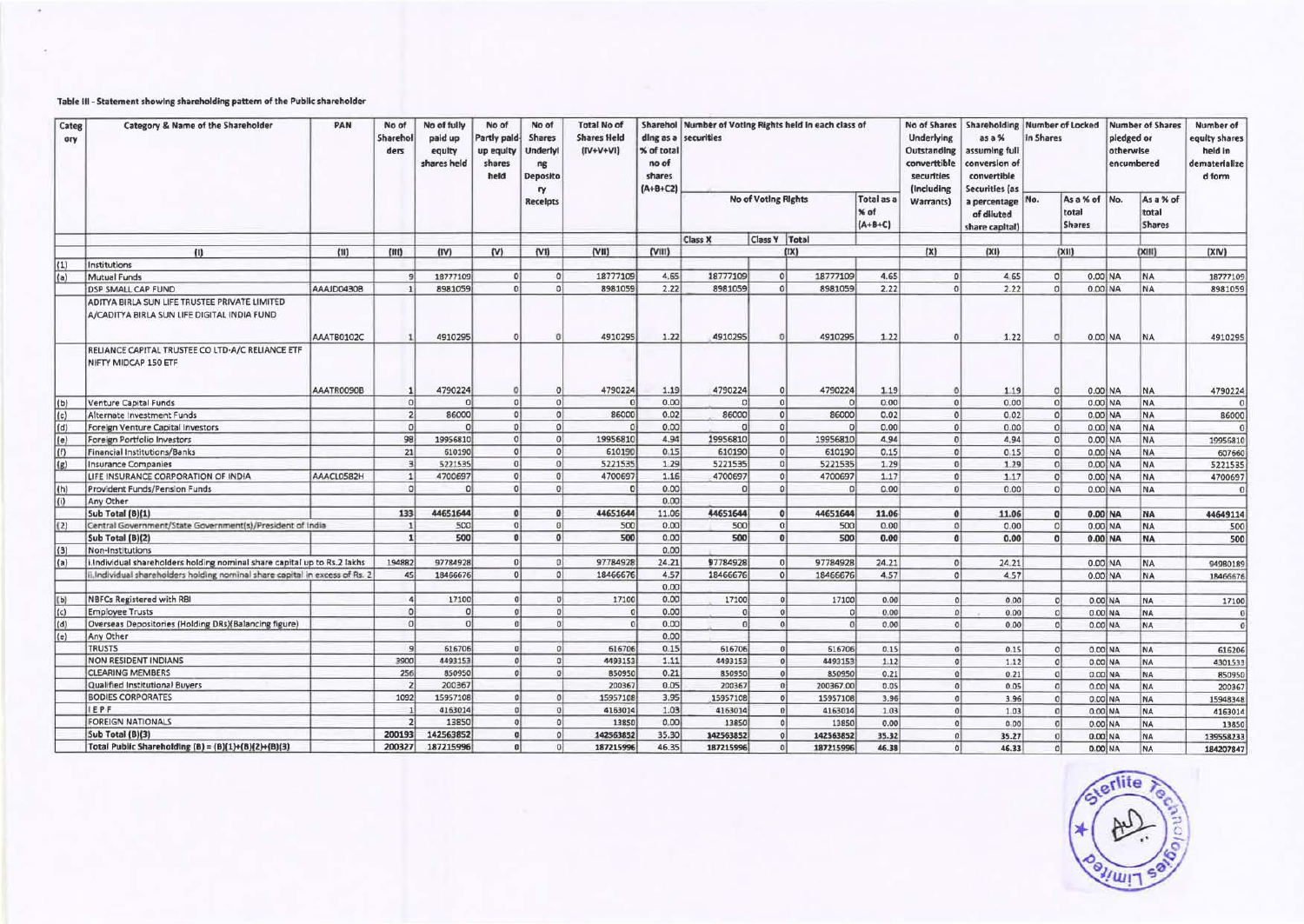#### Table IV - Statement showing shareholdlng pattern of the Non Promoter - Non Publk Shareholder

| Category          | Category & Name of the Shareholder                                                    |      |       |      |     |      |      |           | PAN                        | No of<br>Shareholde fully paid Partly paid-<br>rs | No of<br>shares<br>held | No of<br>shares<br>held                | No of<br><b>Shares</b><br>up equity   up equity   Underlying<br>Depository (IV+V+VI)<br><b>Receipts</b> | <b>Shares</b><br>Held                      | Total No of Sharehold! Number of Voting Rights held in each<br>ng as a % class of securities<br>of total no<br>of shares<br>$(A+B+C2)$ |                                   |           |                                             |          | No of Shares<br><b>Underlying</b><br>Outstanding<br>converttible<br>securities | Shareholding as Number of Locked<br>a % assuming in Shares<br>full conversion<br>of convertible<br>Securities (as a |  |  |  | pledged or<br>otherwise<br>encumbered | Number of Shares Number of<br>equity<br>shares held<br>1n<br>demateriall |
|-------------------|---------------------------------------------------------------------------------------|------|-------|------|-----|------|------|-----------|----------------------------|---------------------------------------------------|-------------------------|----------------------------------------|---------------------------------------------------------------------------------------------------------|--------------------------------------------|----------------------------------------------------------------------------------------------------------------------------------------|-----------------------------------|-----------|---------------------------------------------|----------|--------------------------------------------------------------------------------|---------------------------------------------------------------------------------------------------------------------|--|--|--|---------------------------------------|--------------------------------------------------------------------------|
|                   |                                                                                       |      |       |      |     |      |      |           | <b>No of Voting Rights</b> |                                                   |                         | <b>Total as</b><br>a % of<br>$(A+B+C)$ | (Including)<br>Warrants)                                                                                | percentage of<br>diluted share<br>capital) | No.                                                                                                                                    | As a % of<br>total<br>Shares held | No.       | As a % of<br>total<br><b>Shares</b><br>held | zed form |                                                                                |                                                                                                                     |  |  |  |                                       |                                                                          |
|                   |                                                                                       |      |       |      |     |      |      |           | <b>Class X</b>             | Class Y Total                                     |                         |                                        |                                                                                                         |                                            |                                                                                                                                        |                                   |           |                                             |          |                                                                                |                                                                                                                     |  |  |  |                                       |                                                                          |
|                   |                                                                                       | (11) | (III) | (IV) | (N) | (VI) | (VM) | $($ VIII) |                            |                                                   | (1)                     |                                        | (X)                                                                                                     | (XI)                                       |                                                                                                                                        | (X11)                             |           | (XIII)                                      | (XIN)    |                                                                                |                                                                                                                     |  |  |  |                                       |                                                                          |
| $\vert(1)\rangle$ | Custodian/DR Holder                                                                   |      |       |      |     |      |      | 0.00      |                            |                                                   |                         | 0.00                                   |                                                                                                         | 0.00                                       |                                                                                                                                        |                                   | $0.00$ NA | <b>NA</b>                                   |          |                                                                                |                                                                                                                     |  |  |  |                                       |                                                                          |
| (2)               | Employee Benefit Trust (under SEBI(Share based<br>Employee Benefit) Regulations 2014) |      |       |      |     |      |      | 0.00      |                            |                                                   |                         | 0.00                                   |                                                                                                         | 0.00                                       |                                                                                                                                        |                                   | 0.00 NA   | <b>NA</b>                                   |          |                                                                                |                                                                                                                     |  |  |  |                                       |                                                                          |
|                   | Total Non-Promoter-Non Public Shareholding (C) =<br>$(C)(1)+(C)(2)$                   |      |       |      |     |      |      | 0.00      |                            |                                                   |                         | 0.00                                   |                                                                                                         | 0.00                                       |                                                                                                                                        | 0.00                              |           |                                             |          |                                                                                |                                                                                                                     |  |  |  |                                       |                                                                          |